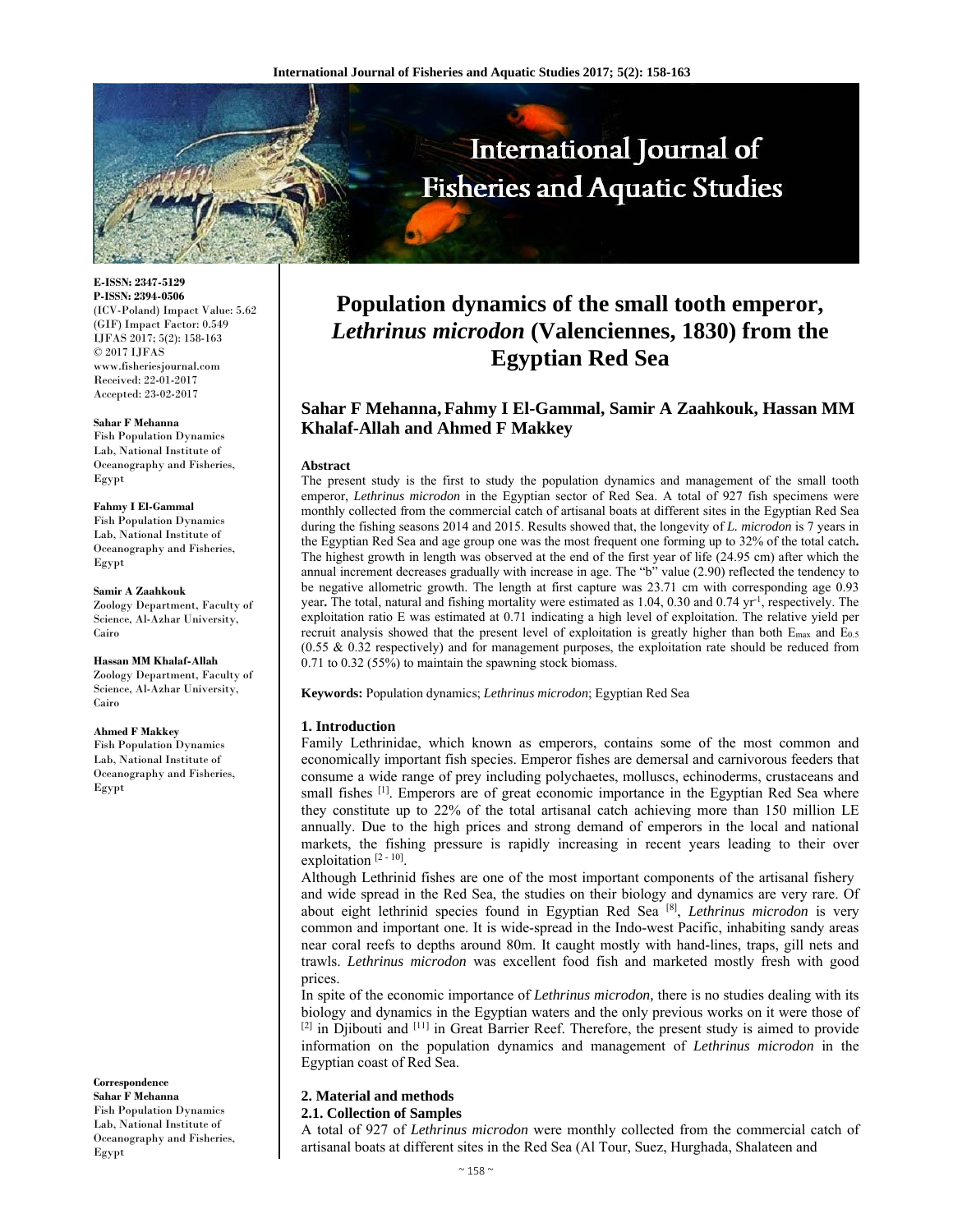Abo-Ramad) (Fig. 1**)** during 2014 and 2015. In the laboratory, the following data were recorded for each specimen: date of capture, total length to the nearest cm, total weight to the nearest 0.1g. Scales were removed, cleaned and kept in special envelopes with full information for subsequent examination relevant to age determination.



**Fig. 1:** Chosen landing sites on the Egyptian coast of the Red Sea.

## **2.2. Age determination**

Scales of *Lethrinus microdon* were removed from the left side of each fish behind the pectoral fin. The scales were put in 10% solution of Ammonium hydroxide. Then, it washed in distilled water, dried with filter paper and mounted between two glass slides. The annual growth rings were counted and scale radius (R) and the radius of each annual growth rings  $(R_n)$  were measured (to the nearest mm) using scale projector (Ernst Leitz Wetzlar GMBH, Germany). The relationship between scale radius and total fish length (TL) was determined according to <sup>[12]</sup> by the equation  $TL = a + b$  (R). The back-calculated lengths at the end of each year of life are estimated using Lee's <sup>[13]</sup>. equation as follows:  $L_n = (L_t - a) R_n / R + a$ 

Where:  $L_n$  is the length (mm) at the end of n year,  $L_t$  is the total length (mm) at capture and "a" is the intercept with Yaxis.

#### **2.3. Length-weight relationship**

Length (L) –weight (W) relationship was determined according to  $[14]$  as the following equation:  $W = aL^b$ 

Where a & b are constants, whose values are estimated by the least square method.

## **2.4. Theoretical growth**

The von Bertalanffy growth model was applied to describe the theoretical growth of *Lethrinus microdon.* The constants of the von Bertalanffy model (L∞ and K) were estimated by using the method [15 - 16].

## **2.5. Length (Lc) and age (Tc) at first capture**

The length at first capture  $(L_c)$ , the length at which 50% of the fish at that size are vulnerable to capture was estimated by the analysis of catch curve using the method of [17] and the corresponding age at the first capture  $(T_c)$  was obtained by

converting  $L_c$  to age using the von Bertalanffy growth equation as follows:

 $T_c = -1/K \ln (1 - L_c / L_{\infty}) + t_o$ 

## **2.6. Mortalities and exploitation ratio 2.6.1. Total mortality coefficient (Z)**

The total mortality coefficient  $(Z)$  was estimated by using two different methods; analysis of the cumulative catch curve [18] and analysis of the length converted catch curve [19].

## **2.6.2. Natural mortality coefficient (M)**

The natural mortality coefficient (M) was estimated as the geometric mean of three different methods [20 - 22].

## **2.6.3. Fishing mortality coefficient (F)**

The fishing mortality coefficient (F) was estimated by subtracting the value of natural mortality coefficient (M) from the value of total mortality coefficient  $(Z)$  as follows:  $F = Z - M$ 

## **2.6.4. Exploitation ratio (E)**

The exploitation ratio (E) was calculated according to the following relation:  $E = F / Z^{[23 - 24]}$ .

## **2.7. Relative yield per Recruit (Y/R)**

The model of  $[25]$  was applied to analyze the relative yield per recruit (Y/R)' of *Lethrinus microdon* as follows:  $(Y/R)' = E*U(M/K)$  $[1-3U/(1+m) + 3U2 / (1+2m) - U3 / (1+3m)]$ Where:  $(Y/R)'$  = relative yield per recruit.  $M= 1-E/(M/K) = K/Z.$  $U=1-(Lc/L\infty)$ .

#### **3. Results**

#### **3.1. Age determination**

The longevity of *Lethrinus microdon* is found to be 7 years in the Egyptian Red Sea and age group one was the most frequent one forming up to 32% of the total catch (Fig. 2).



**Fig. 2:** Age composition of *Lethrinus microdon* from the Egyptian Red Sea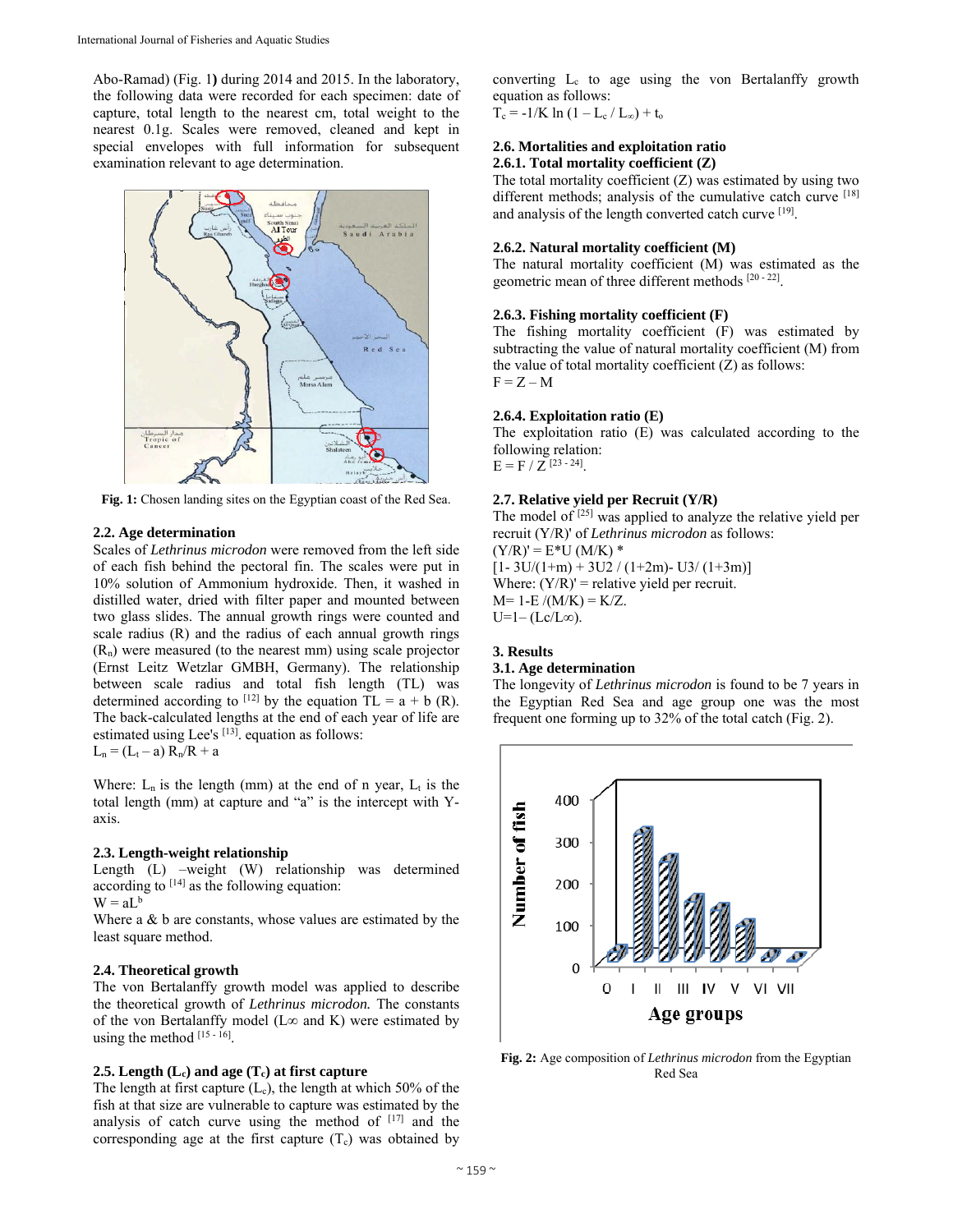## **3.2. Back-calculation and growth in length**

Since the relationship between total fish length and scale radius is linear and do not pass through the origin **(**Fig. 3**),** the length of former ages was back calculated using Lee' s equation as follows:

$$
L_n\,{=}\,(L-1.2153)\,R_n\,/\,R+1.2153
$$

It is obvious that, *Lethrinus microdon* attains its highest growth in length at the end of the first year of life (24.95 cm) after which the annual increment decreases gradually with increase in age until reaches its minimum value at the end of the last year of the life (2.14 cm) (Fig. 4).



**Fig. 3:** Body length- scale radius relationship of *Lethrinus microdon* from the Egyptian Red Sea



**Fig. 4:** Back calculated length and annual increment of *Lethrinus microdon*, from the Egyptian Red Sea

## **3.3. Length**- **weight relationship**

The total length of fishes ranged between 17.5 to 59.5 cm, while their total weight was varied between 85 and 2430 g. The obtained length-weight equation was  $W = 0.0173 \text{ L}^{2.9054}$ . The b-value (2.90) reflected the negative allometric growth (Fig. 5).



**Fig. 5:** Length-weight relationship of *Lethrinus microdon* from the Egyptian Red Sea

#### **3.4. Growth in weight**

The weights at the end of each year of life of *Lethrinus microdon* were calculated by applying the corresponding length- weight equation to the back-calculated length. It is clear that, the growth in weight is much slower at the first year of life and annual increment in weight increases with further increase in age until reaches its maximum value at age group (III), after which a gradual decrease in annual increment was observed (Fig. 6).



**Fig. 6:** Calculated weight (g) and annual increment at the end of each year of life of *Lethrinus microdon* from the Egyptian Red Sea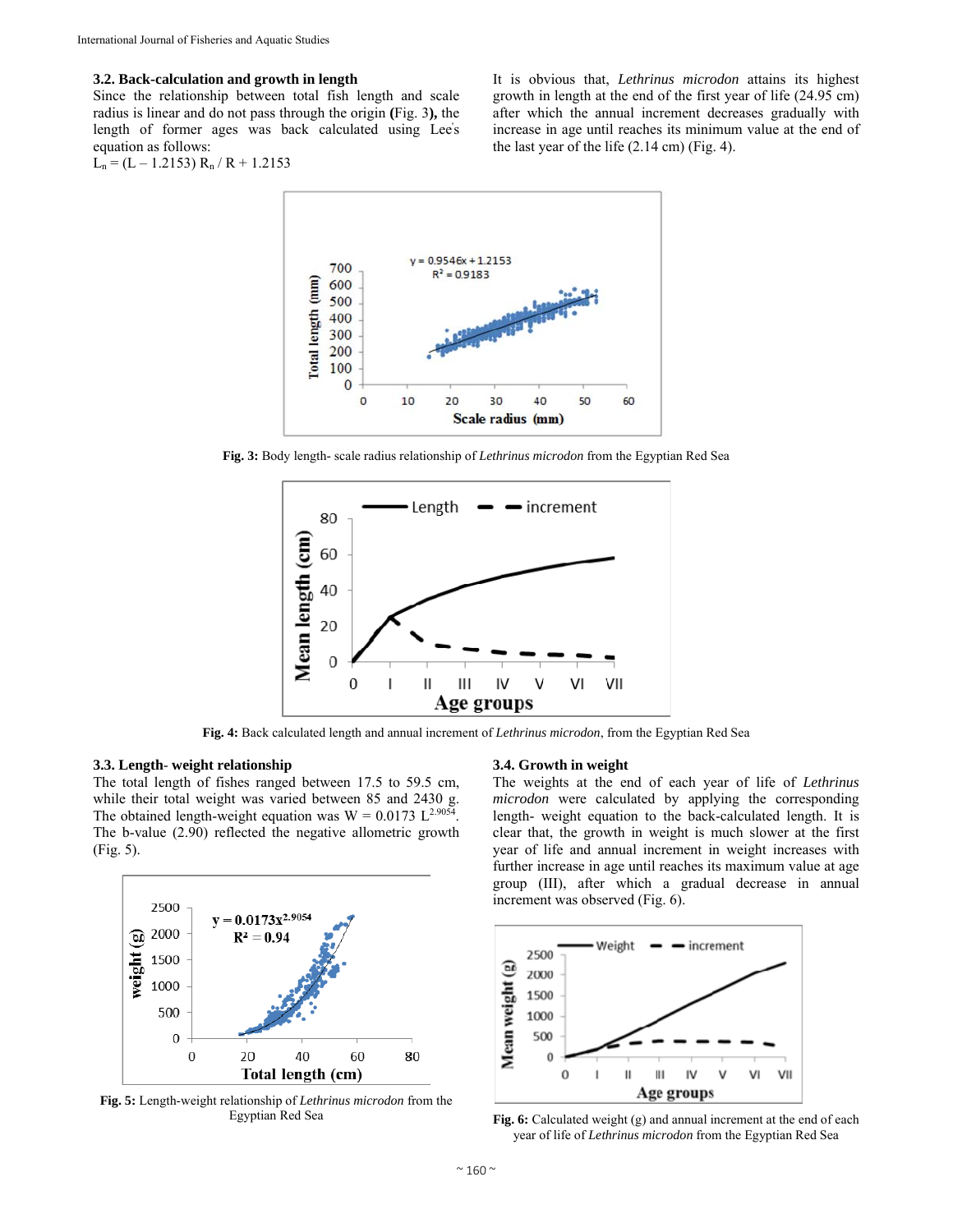## **3.5. Growth parameters**

The obtained von Bertalanffy growth model for both growth in length and weight was as follows:

For growth in length  $L_t$ = 67.46 (1-e<sup>-0.25(t+0.80)</sup>) For growth in weight  $W_t$ = 3565.80 (1-e<sup>-0.25(t+0.80)</sup>) <sup>2.905</sup>

## **3.6. Mortality and exploitation rates**

The mean values of total and natural mortality coefficients were  $1.04$  and  $0.3$  yr<sup>-1</sup> respectively. Consequently the estimated F-value was 0.74 yr<sup>-1</sup> and the E-value was 0.71.

## **3.7. Length and age at first capture Lc &Tc**

The length at first capture of *Lethrinus microdon* collected from the Egyptian Red Sea was estimated as 23.71 cm (Fig. 7), and the corresponding age was calculated as  $T_c = 0.93$ year.



**Fig. 7:** Length at first capture of *Lethrinus microdon* from the Egyptian Red Sea

### **3.8. Relative Yield per Recruit** (Y/R)

The maximum  $(Y/R)$ ' was obtained at  $E_{max} = 0.55$ . The exploitation level which conserves 50% of the spawning stock biomass  $E_{0.5}$  was estimated at 0.32. It is clear that, the present level of exploitation (0.71) is higher than both  $E_{\text{max}}$  and  $E_{0.5}$ . For management purposes, the exploitation rate should be reduced from 0.71 to 0.32 (55%) to maintain the spawning stock biomass (Fig. 8).



**Fig. (8):** Relative yield per recruit for *Lethrinus microdon* from the Egyptian Red Sea

## **4. Discussion**

Egyptian fisheries are under pressure as well as all economic fish stocks are overexploited, the management and regulation of the fisheries become more complicated every year. In fisheries management, the reliability of scientific advice is highly dependent on the quantity and quality of data that are available for stock assessment [8].

Age determination is one of the most important parameters in the field of fisheries management. It forms the basic knowledge required for the evaluation of longevity, growth rate, mortality rate and yield. These parameters are constituted the basic information needed for the construction of a management strategy for a rational exploitation of any exploited fish stocks [4].

In the present study, the scales of *Lethrinus microdon* were used in age determination. Scales as reliable method for lethrinid species were proven in the previous studies [3 - 6, 26-27]. The longevity of *Lethrinus microdon* is estimated to be 7 years and age group one was the most frequent one forming up to 32% of the total catch**.** This means that, *Lethrinus microdon* in the Egyptian Red Sea become fully recruited to the artisanal fishery at an age of one year indicating the high fishing pressure on this species. The only previous study dealing with the age determination of the same species is that of [11], who recorded 7 years in Southern Arabian Gulf.

*Lethrinus microdon* attains its highest growth rate in length during the first year of life, after which a gradual decrease in growth increment was noticed with further increase in age. This result is in agreement with the findings of previous studies on this aspect  $[6, 28-37]$ . They stated that, the young stages of fish are characterized by a higher growth rate than the old ones and the first year of life had the maximum growth rate in length.

 In the present study, the exponent "b" in length-weight equation of *Lethrinus microdon* is different from 3 reflecting the tendency to be negative allometric growth. The fish in which the value of "b" ranges between 2.5 to 4 live in good conditions [14, 38]. These results indicated that, the environmental conditions in Egyptian Red Sea are suitable for *Lethrinus microdon* growth.

In the present study, the growth in weight of *Lethrinus microdon* was much slower in the first year of life and annual increment in weight increases with further increase in age until reaches its maximum value at age group (III), after which a gradual decrease in annual increment was observed. This means that the *Lethrinus microdon* should be protected until reach the third year of life.

The mathematical description of growth is of a great importance in the field of fisheries management and fish stock assessment. The obtained growth parameters ( $L_{\infty}$ , K and  $t_0$ ) are the basic input data into various models used for managing and accessing the status of the exploited fish stocks. Besides, the mathematical descriptions of the growth facilitate the comparison between growth of fishes belonging to different species or to the same species at different times and different localities. Several models have been developed for the mathematical description of growth, from which the von Bertalanffy growth model is the most widely used [4].

 In the present study, the growth model of von Bertalanffy was applied to describe the theoretical growth of *Lethrinus microdon* in the Egyptian Red Sea. The L∞ of *Lethrinus microdon* (67.46 cm) was higher than those estimated for the same species (34 cm) from Southern Arabian Gulf [11]. This higher value may be due to the difference in the locality and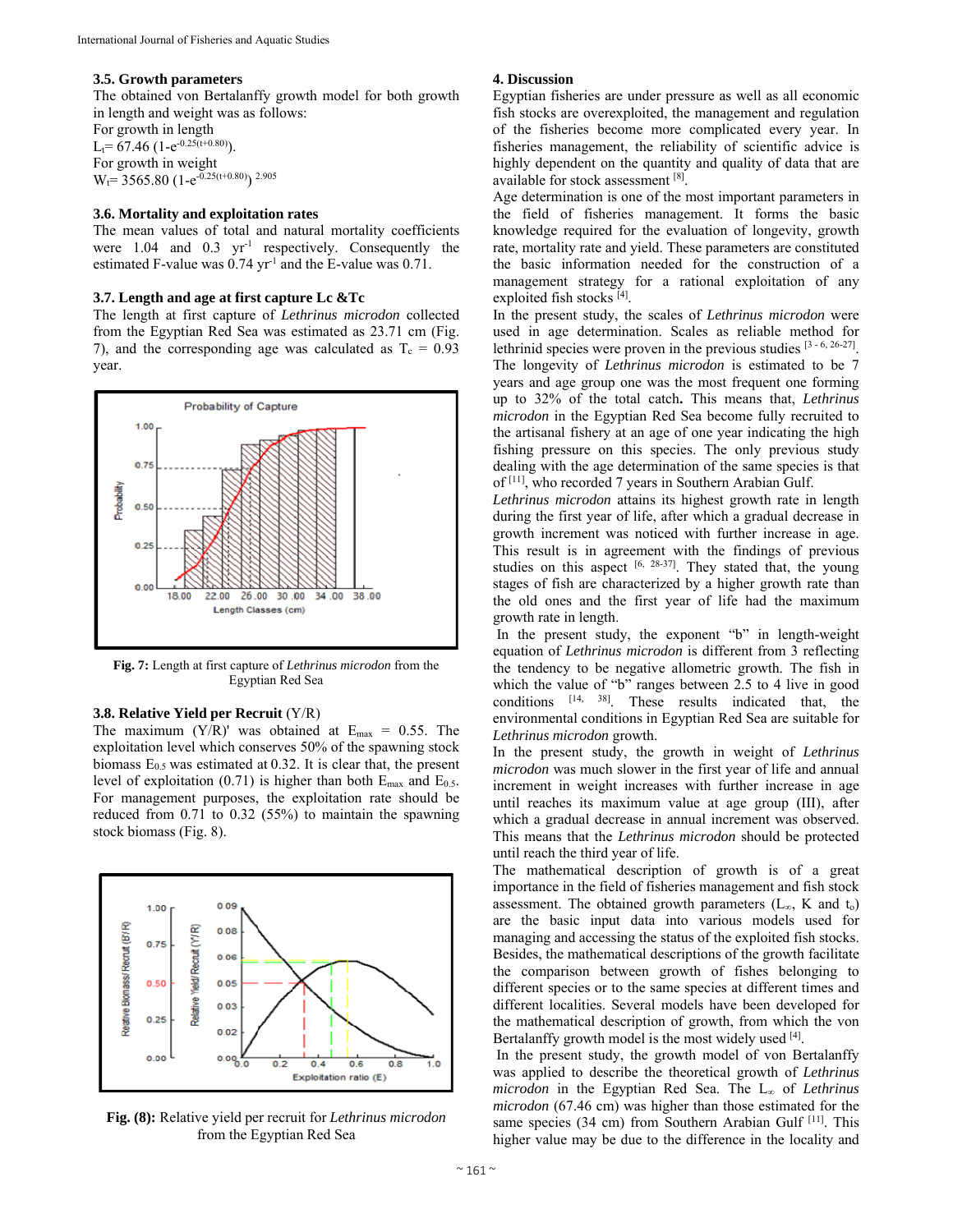difference in recorded maximum length. The growth coefficient value (K= 0.25*/* year) of *Lethrinus microdon* indicated that the growth was lower than that recorded in Southern Arabian Gulf (0.64/ year) [11].

The total mortality is defined as the total number of fishes missed by death from a given population during a certain time interval. The total mortality can be distinguished into two components; the first is called the natural mortality coefficient (M) and the second is the fishing mortality coefficient (F). In the present study, total mortality (Z), Natural mortality (M) and Fishing mortality (F) were estimated for *Lethrinus microdon* in the Egyptian Red Sea. It is obvious that, the fishing mortality of *Lethrinus microdon* (0.74) is very high in another indication for over exploitation. The optimum level of exploitation is 0.5 when fishing mortality is equal to natural one [23] and [17] gave a less value for optimum exploitation level (0.4). So, the obtained value of E in the present study  $(0.71)$  is greatly higher than those given by  $[23]$  and  $[17]$ . reflecting the high level of fishing pressure on this species.

Based on relative yield per recruit analysis of *Lethrinus microdon* in the Egyptian Red Sea, the present level of exploitation  $(E= 0.71)$  is found to be greatly higher than both  $E_{\text{max}}$  and  $E_{0.5}$  (0.55 and 0.32 respectively). For management purposes, the exploitation rate of *Lethrinus microdon* should be reduced from 0.71 to 0.32 (55%) to maintain the spawning stock biomass.

For evaluation the effect of  $L_c$  which is related to hook or mesh size, a higher value of L<sub>c</sub> was applied (L<sub>c</sub> = 33 cm  $\approx$  L<sub>m</sub>)  $(L_m)$  is the length at first sexual maturity). It was obvious that the relative yield per recruit increases by the increase of  $L_c$ and at the same time both  $E_{\text{max}}= 0.68$  and  $E_{0.5} = 0.37$  still lower than the current E (Fig. 9).

It could be concluded that the stock of *Lethrinus microdon* in the Egyptian Red Sea is over exploited and to maintain this valuable species, the fishing effort should be reduced by at least 40% and the hook sizes should be increased to catch fish not less than 30 cm TL.



**Fig. 9:** Relative yield per recruit for *lethrinus microdon* from the Egyptian Red Sea with LC = 33 cm

### **5. References**

1. Vasantharajan M, Jawahar P, Venkatasamy M. Recruitment pattern, virtual population analysis (Vpa) and exploitation status of *Lethrinus lentjan* (Lacepede, 1802) exploited in Thoothukudi Coast,Tamil Nadu, India. International Journal of Marine Science, 2015; 5(36):1- 4.

- 2. Carpenter KE, Allen GR. Emperor fishes and large-eye breams of the world (Family Lethrinidae). An annotated and illustrated catalogue of Lethrinid species known to date. FAO Fisheries Synopsis, 1989; 125(9):118.
- 3. Wassef EA. Comparative growth studies on *Lethrinus lentjan*, Lacepede 1802 and *Lethrinus mahsena*, Forssk°al 1775 (Pisces, Lethrinidae) in the Red Sea. Fisheries Research, 1991; 11:75-92.
- 4. Mehanna SF. A study of the biology and population dynamics of *Lethrinus mahsena* (Forsskal, 1775) in the Gulf of Suez. Ph. D. Thesis. Fac. Sci., Zagazig Univ, 1996, 230.
- 5. Grandcourt EM. Demographic characteristic of a selection of exploited reef fish from the Seychelles; preliminary study. Mar. freshwater Res. 2002; 53:1-8.
- 6. Mohammed MKAM. Studies on the fish *Lethrinus Lentjan* (Lethrinidae) from artisanal fisheries on the Red Sea coast of Yemen. Ph.D. Thesis, Fac. Sci., Suez Canal Univ. 2007, 300.
- 7. Grandcourt EM, Al Abdessalaam TZ, Franci SF, Al Shamsi AT. Reproductive biology and implications for management of the painted sweetlips, *Diagramma pictum* in the southern Arabian Gulf. Journal of Fish Biology. 2011; 79:615-632.
- Mehanna SF. Population dynamic and mangment of snubnose emperor *Lethrinius bungus* (*L. borbonicus*) from the Foul Bay, Red Sea. International symposium, 2011, 121-129.
- 9. Currey LM, Williams AJ, Mapstone BD, Davies CR, Carlos G, Welch DJ *et al*. Comparative biology of tropical *Lethrinus* species (Lethrinidae): challenges for multi-species management. Journal of Fish Biology. 2013; 82:764-788.
- 10. Mehanna SF, Al-Mamry D, Al-Bulushi N. Biological study, distribution and biomass of the Arabian scad, *Trachurus indicus* (Nekarsov, 1966) in the Arabian Sea coast of Oman. INOC-XIII International Symposium, Malaysia, 2013.
- 11. Grandcourt E, Al Abessalaam TZ, Francis F. Age-based life history parameters and status assessments of by-catch species (*Lethrinus borbonicus*, *Lethrinus microdon*, *Pomacanthus maculosus* and *Scolopsis taeniatus*) in the southern Arabian Gulf. J. App. Ichth. 2010; 26(3):381- 389.
- 12. Whitney RR, Carlender KD. In temperature of body Scale regression for competing body length of fish. J. wild. management, 1956; 20:21-27.
- 13. Lee RM. A review of the methods of age and growth determination in fishes by means of scales, Fish. Invest. Min. Agr. Fish., Ser., 1920; 2:4(2):1-32.
- 14. Le Cren ED. The length-weight relationship and seasonal cycle in gonad weight and condition in the perch (*Perca fluviattilis*). J. Anim. Ecol. 1995; 20:201-219.
- 15. Ford E. An account of the herring investigations conducted at Plymouth during the years from 1924 to1933. J. Mar. Biol. Ass. U.K., 1933; 19:305-384.
- 16. Walford LA. A new graphic method of describing the growth of animals. Biol. Bull. Mar. Biol. 1946; 90(2):141-147.
- 17. Pauly D. Length-converted catch curves. A powerful tool